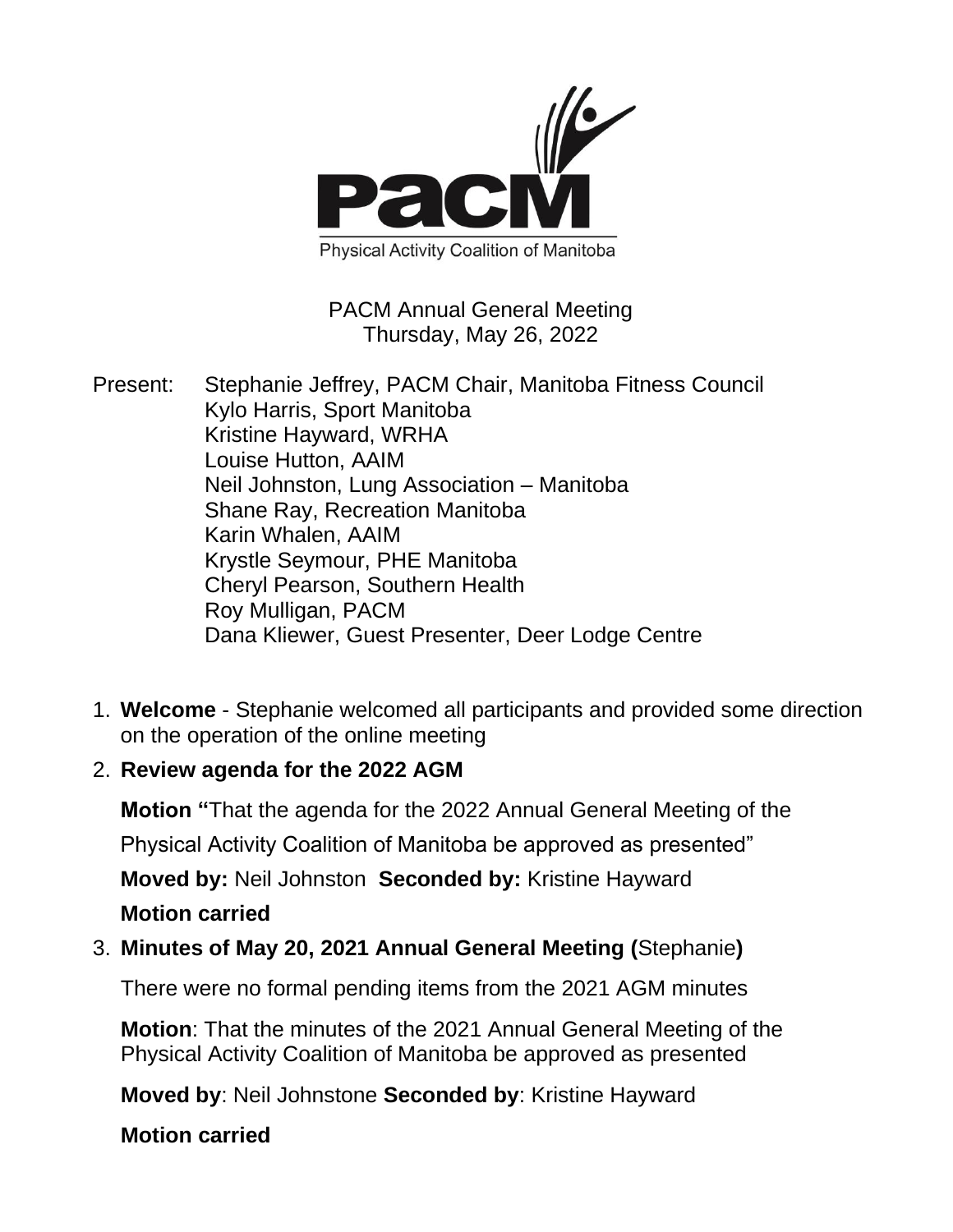## 4. **Executive Committee Report**

- Pandemic Impact As a result of the pandemic all PACM membership and Executive meetings have been held online since summer 2020. PACM held online webinars rather than in-person workshops or presentations during the pandemic. Some long term member organizations were unable to renew their usual memberships due to the financial impact and organizational or focus changes related to the pandemic. Most of these organization have continued with some form of contact with PACM. This has impacted the PACM operating budget. There has been some impact on the participation of some members and stakeholders in initiatives and events, as they may be reassigned to different and/or additional responsibilities in response to the pandemic.
- Common Vision Common Vision document was developed to give national direction to PA. Successful organization proposals were announced in late November 2019. PACM has been seeking updates on the related activities:
	- Canadian Parks and Recreation Association-Spaces and places no update;
	- Sports North Federation Cultural Norms no update;
	- ParticipACTION Public Engagement developed Engaging Newcomers resource;
	- CFLRI Progress; National Monitoring of Common Vision no update
	- Centre for Active Living Leadership and Learning; organization closed due to funding issues
	- National Coordinating Centre for Indigenous Health Partnerships - focus on Reducing barriers for Indigenous participation
	- PACM has requested additional information from contact with SPARC – Sport, Physical Activity and Recreation Committee responsible for Common Vision document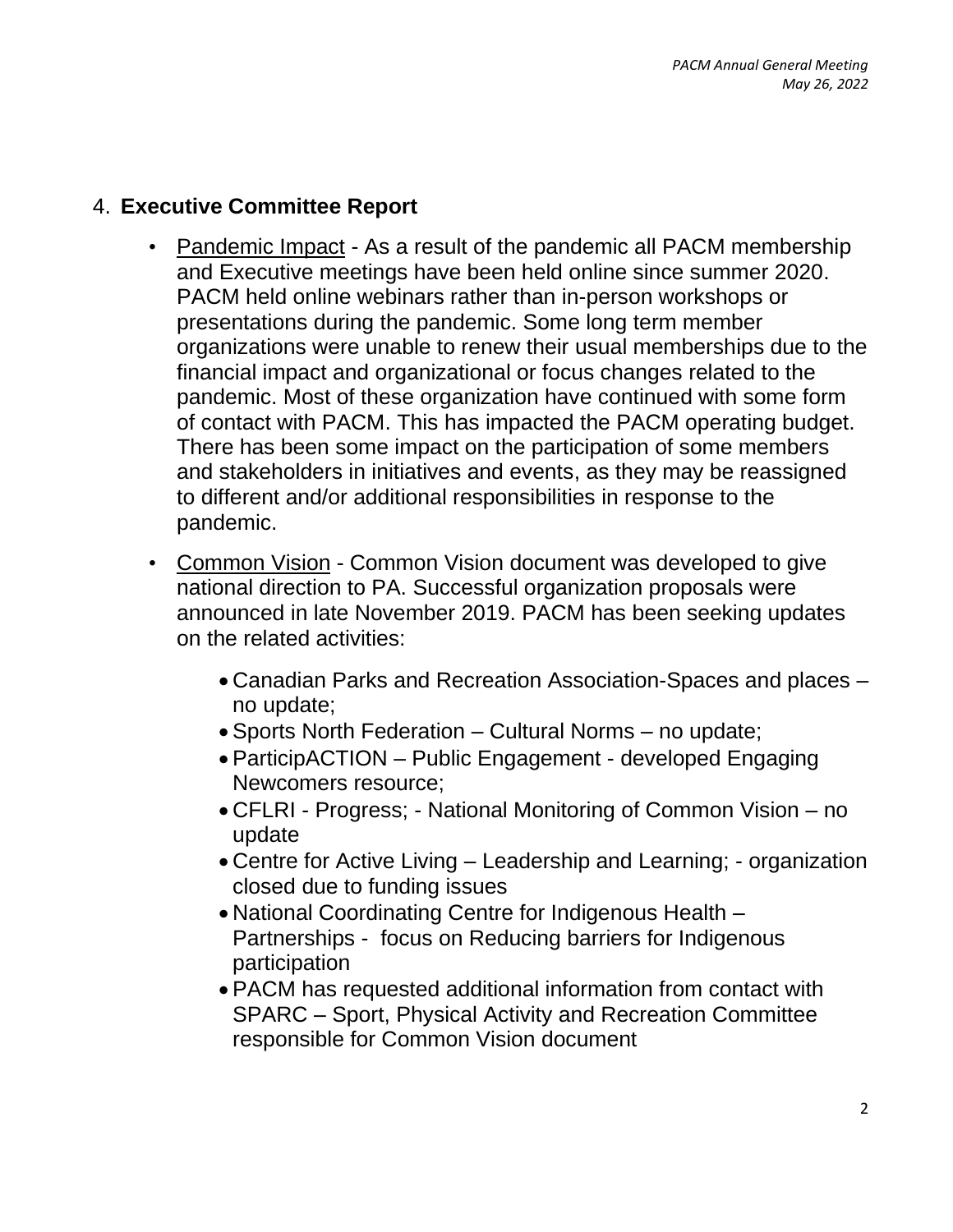• General Membership Meetings –

The Nov 2021 membership meeting provided updates on PACM and member activities as well as presentation on *Association of Membership at a Medical Fitness Facility with Adverse Health Outcomes* by Ranveer Brar, Chronic Disease Innovation Centre and Sue Boreskie, Reh-Fit Centre.

The April 2022 meeting provided updates and member sharing as well.

- Cultural Safety in Sport and Physical Activity in Sept 2021 PACM partnered with Winnipeg Newcomer Sport Academy for a webinar presentation followed by an active event at Sport for Life Centre with partners Sport Manitoba, Fit Kids Healthy Kids and WNSA
- Recreation Manitoba Program partnership PACM entered a program partnership with the Recreation Manitoba hybrid conference in March and May. As part of the partnership PACM members were invited to attend one of three sessions at the conference. PACM was provided with a booth at the in-person tradeshow as well.
- Community of Physical Activity Champions PACM membership is currently comprised of 19 coalition, network and associate members along with government partners. Members were thanked for their involvement and non-member organizations were encouraged to consider membership to support the goals of PACM.

#### 5. **Task Group Report**

• Connecting People to Physical Activity - Prescription to Get Active

Since summer 2021 PACM has been communicating with various representatives within the health system in Manitoba to discuss the RxTGA program and potential interest and involvement. The program has been positively received as a concept, with some potential initial delivery models identified. (My Health Team and Community Health Centres)

Funding of the program (estimated at \$140,000 annually) cannot be covered within PACM's current operating budget – as such the approach was to get a sense of interest before pursuing funding options.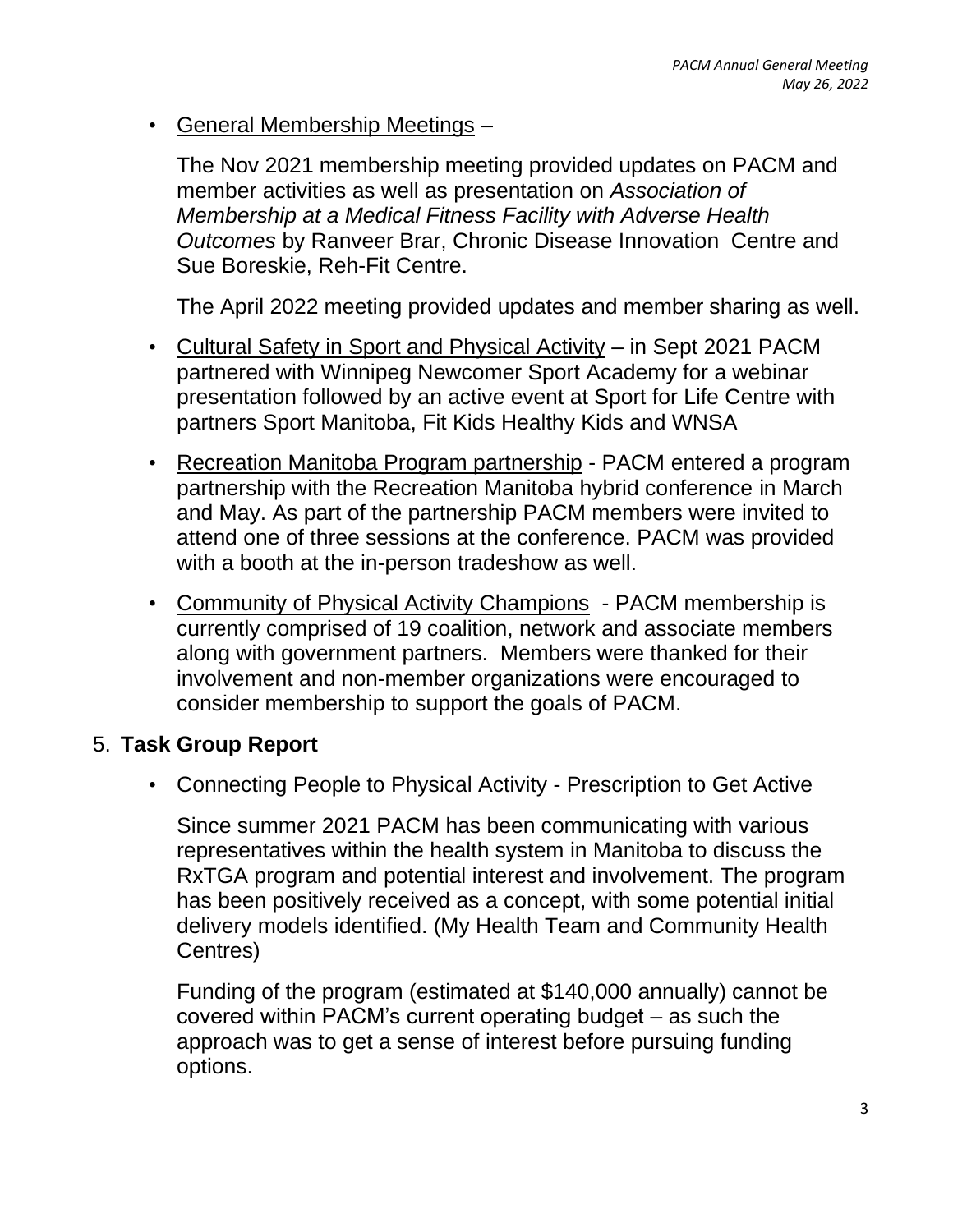PACM has a meeting scheduled with the Minister of Mental Health and Community Wellness on May 30, 2022 to discuss provincial interest and potential support for the program. The outcome of that meeting will impact future direction on this program.

### 6. **Financial Reports**

### • **2021/2022 Financial Report**

See attached financial report.

Membership revenues were down somewhat as some organizations were unable to support a membership because of pandemic impacts. On the expenditure side, a new laptop was purchased but due to online meetings no expenses were enquired for meetings.

**Motion** That the 2021-2022 financial report be accepted as presented.

**Moved by:** Neil Johnston **Seconded by:** Kylo Harris

**Motion carried**

### • **2022/2023 Budget**

See attached budget.

The budget projects a return to more usual level of membership revenues. No change to the Provincial Service Purchase agreement is anticipated for the 2022 – 2023 fiscal year. A return to in person meetings, if feasible, will result in some additional related costs. Pending discussions on the Prescription to Get Active program some adjustments to budget may be required.

**Motion** That the 2022 – 2023 budget be accepted as presented

**Moved by:** Kristine Hayward **Seconded by:** Krystle Seymour

**Motion carried**

### 7. **Proposed 2022/2023 PACM Workplan**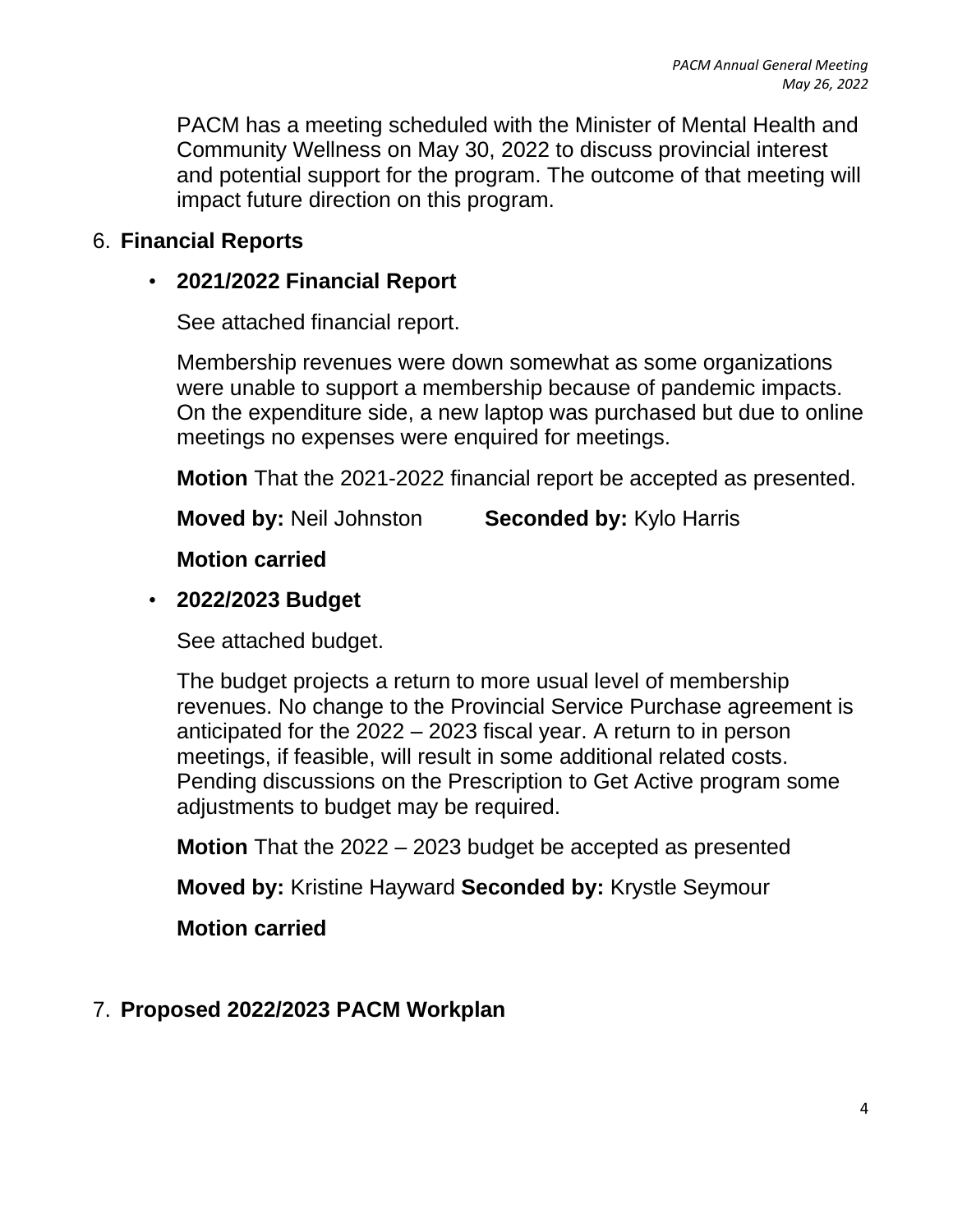The annual work plan outlines the goals, objectives and related activities for the upcoming year. A report is provided annually to the Province on our progress in meeting the goals.

For the 2022/2023 fiscal year the objectives and action steps are focused on:

- Promote and support the implementation of the Manitoba Physical Activity Action Plan MPAAP including Connecting People to Physical Activity; Common Vision document followup; tracking evaluation indicators
- Continue implementation of PACM Review Recommendations around the PACM Model, Governance & Membership
- Enhance membership and partnerships that support collaboration and networking includes membership meetings; membership recruitment & retention; and ongoing collaboration
- Communication & Knowledge Sharing through website, newsletters, education and information sessions
- Promoting the 2022 ParticipACTION Report Card on Children & Youth

The workplan will be posted on the PACM website.

### 8. **Host Organization Update**

According to the Terms of Reference for PACM, host organizations are to generally commit to a minimum of 2 years up to 6 years as the host. MFC has been host for the past six years. A request for expression of interest to become the PACM host organization was sent out to eligible Coalition level PACM members with a request to respond by April 23, 2022. No expression of interest was received.

PACM will continue to request an expression of interest to be the host organization from eligible Coalition member organizations each year. In the interim MFC has agreed to continue as the host organization.

# 9. **Call for Nominations for the PACM Executive Committee**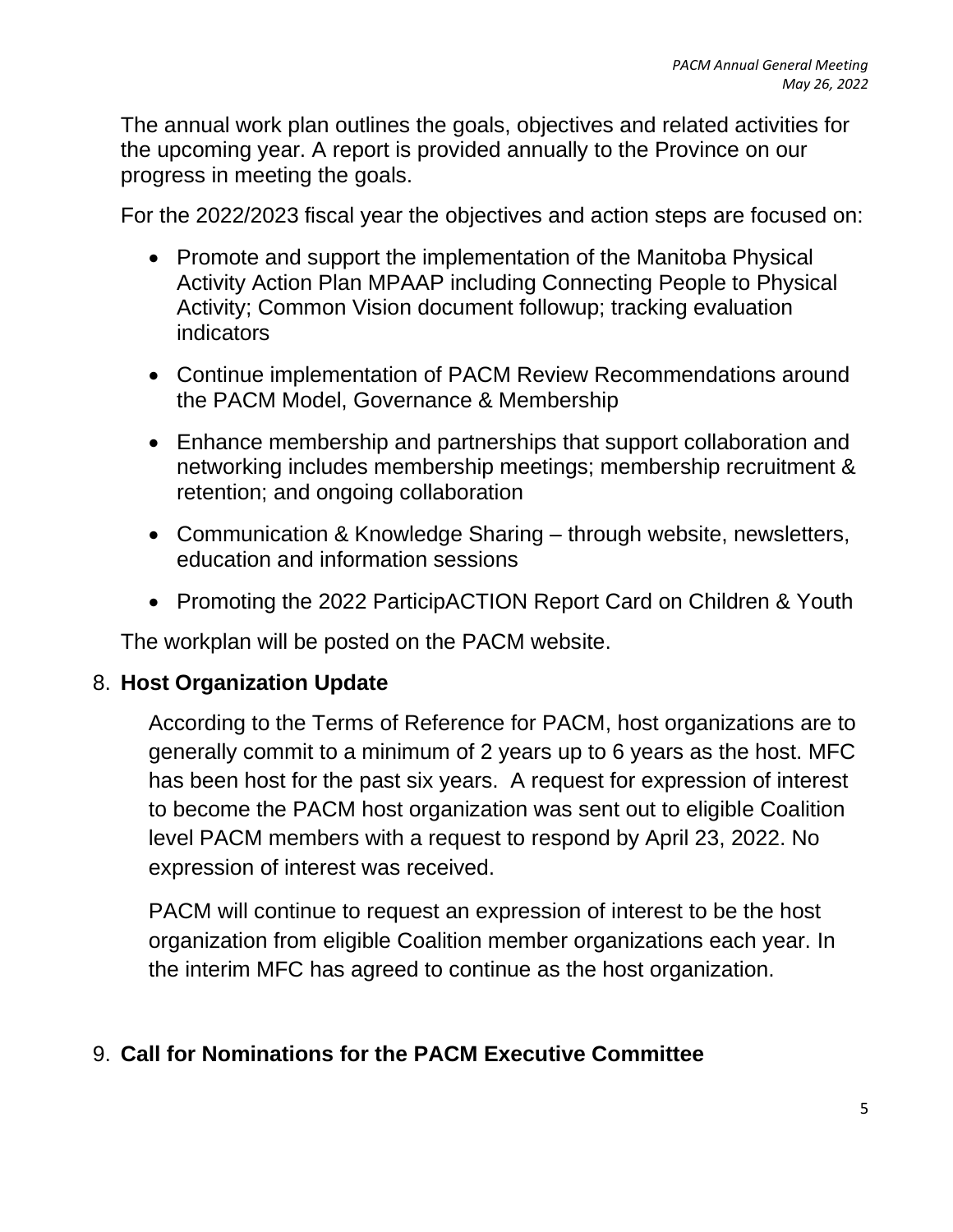PACM was seeking nominations for three at-large positions (two-year term) with the Executive Committee. Two nominations were received – Karin Whalen, AAIM and Krystle Seymour, PHE Manitoba.

**Motion**: To accept the nominations of Karin Whalen and Krystle Seymour for two year terms in at-large positions on the PACM Executive Committee

## **Moved by**: Neil Johnston **Seconded by**: Kylo Harris

### **Motion carried**

PACM Executive will identify and approach a PACM member to fill the third vacancy. The appointment will be ratified at an upcoming PACM membership meeting.

# 10. **Coalition Announcements**

**Manitoba Fitness Council –** will hold retreat in Hecla this fall; working with Big Brothers/Big Sisters Move for Mentoring fundraising event; holding a Kayaking networking/social event in July; have released a new MFC Registered Personal Trainer book and course.

**Manitoba Lung Association –** Lungtivity program – a rehab activity program with Andrea Smith coordinating; have a funding partner announcement pending

**Active Aging in Manitoba** – 55+ Games in Selkirk June 7 -9 with over 800 registered participants; Virtual Games – June 10 – July 11 – participants register and complete activities to be eligible for prizes; New Horizons grant received for a volunteer diversification project; Active Aging Month is October will hold online activities.

**Sport Manitoba** – sport leagues, etc. are increasing activities; preparing for Canada Games in Niagara this summer; Winter Games to be held February 2023; Manitoba Games in Dauphin in 2024; Pathway to Safer Sport initiative includes governance, policy and communications support for PSO's and a 3rd party contact for participants to identify issues; Fit Kids Health Kids and summer multisport Sport Camps are gearing up; Anti-Racism in Sport program – looking at funding opportunities to provided training for sport partners

**WRHA** – Physical Activity Promotion position will be reporting through Manitoba Health and Mental Health and Community Wellness – transition be worked out;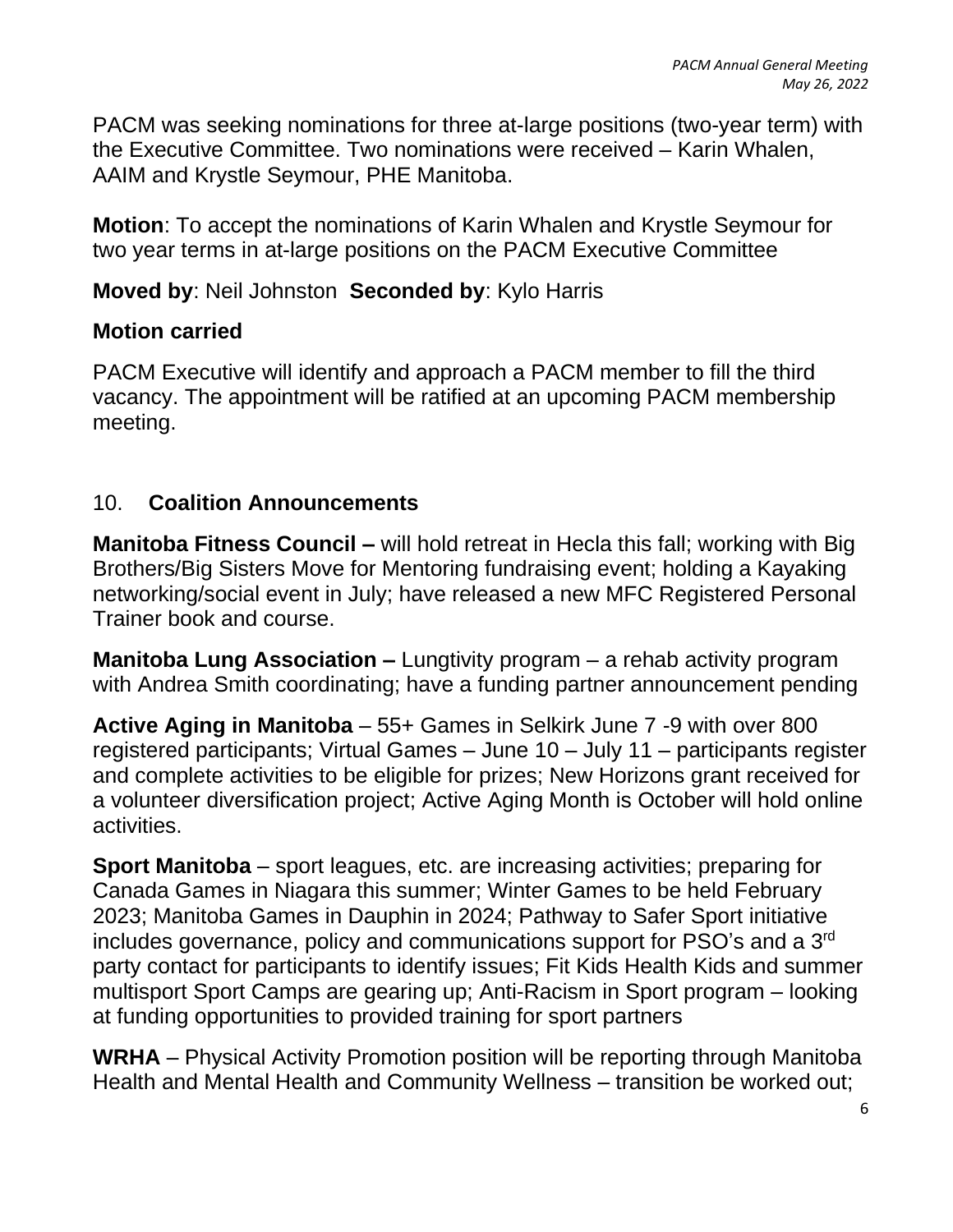involved with City of Winnipeg Parks and Recreation Plans, Urban Forestry Plan and Active Transportation.

**PHE Manitoba** – new Safety in Schools resource will be introduced for 2022/2023 school year; held Traditional Games workshop with MASRC in April, looking at continued involvement; there were 4 PHE National award recipients from Manitoba this year; Movement Skills Manitoba will become part of PHE Manitoba

**Southern Health** – there were many secondments during the pandemic and people are returning to the team now; working on Safe Kids Week, Community Conflict resource and workshops, Mental Health grant rollouts and Food Bank Morden Front Porch project

### 11. **Presentation: Managing exercise and physical activity in post-covid condition (long covid)**

# **Presenter - Dana Kliewer, Physiotherapist, Deer Lodge Centre**

A very informative, interesting and timely presentation identified what long covid is, various ways it impacts the body, and the implications for participation in physical activity. The recorded presentation is available on the PACM website. <https://www.youtube.com/watch?v=qrXLNLqDxDM>

### 12. **Adjournment**

Stephanie thanked everyone for participating in the meeting. Meeting was adjourned.